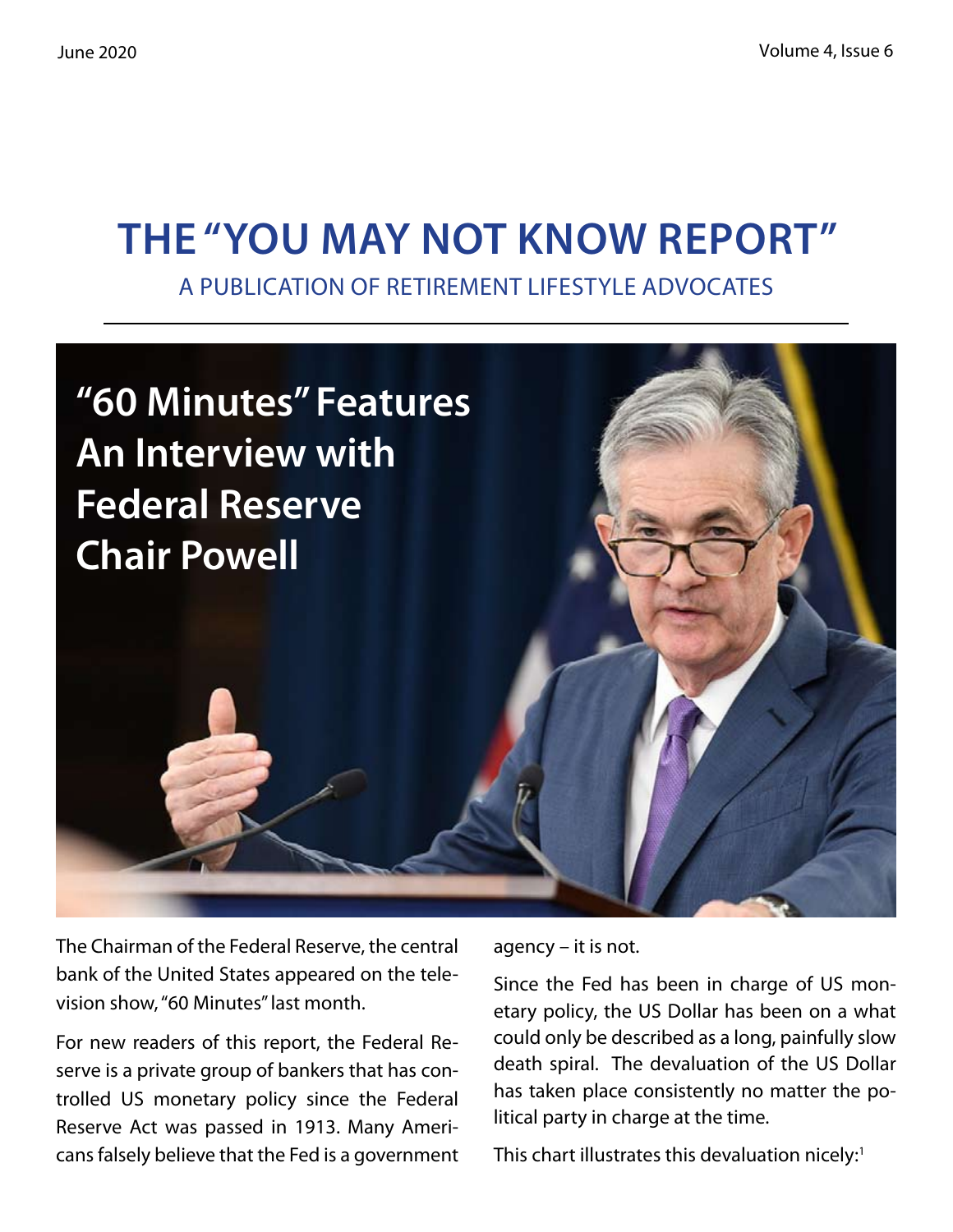

Notice that the US Dollar has lost most all its purchasing power as the Fed has been managing monetary policy.

Fed policies have been tough on savers and investors. And, these policies are becoming more extreme by the day. Perhaps that's why Mr. Powell elected to do a mini media tour?

During the interview, Mr. Powell was asked if the Fed simply flooded the system with money. Mr. Powel replied affirmatively.

Then a follow up question was asked, where did the money come from?

Mr. Powell's answer was interesting, "We print it digitally. So, as a central bank, we have the ability to create money digitally. And we do that by buying Treasury bills or bonds or other government-guaranteed securities. And that actually increases the money supply." 2

While the Fed Chair's admission that money is being created out of thin air was refreshing, the reality is part of that statement is only partially true presently.

The Federal Reserve is printing money digitally to buy government-guaranteed securities but is also printing money digitally to loan to the US Treasury. The US Treasury is then using the newly created money to buy private corporate debt. The Fed is also printing money digitally to buy low quality "junk" bonds.

The CARES Act passed in response to COVID-19 changed the rules about what the Fed could do with newly created money. The legislation made it legal for the US Treasury to borrow newly created money from the Fed in order to buy corporate bonds through the use of Special Purpose Vehicles or SPV's.

The Fed however is buying junk bonds directly which seems to be a clear violation of the Federal Reserve Act.

Mr. Powell made it clear that the Federal Reserve was far from done with money creation when he stated, "I will say that we're not out of ammunition by a long shot. No, there is really no limit as to what we can do with these lending programs."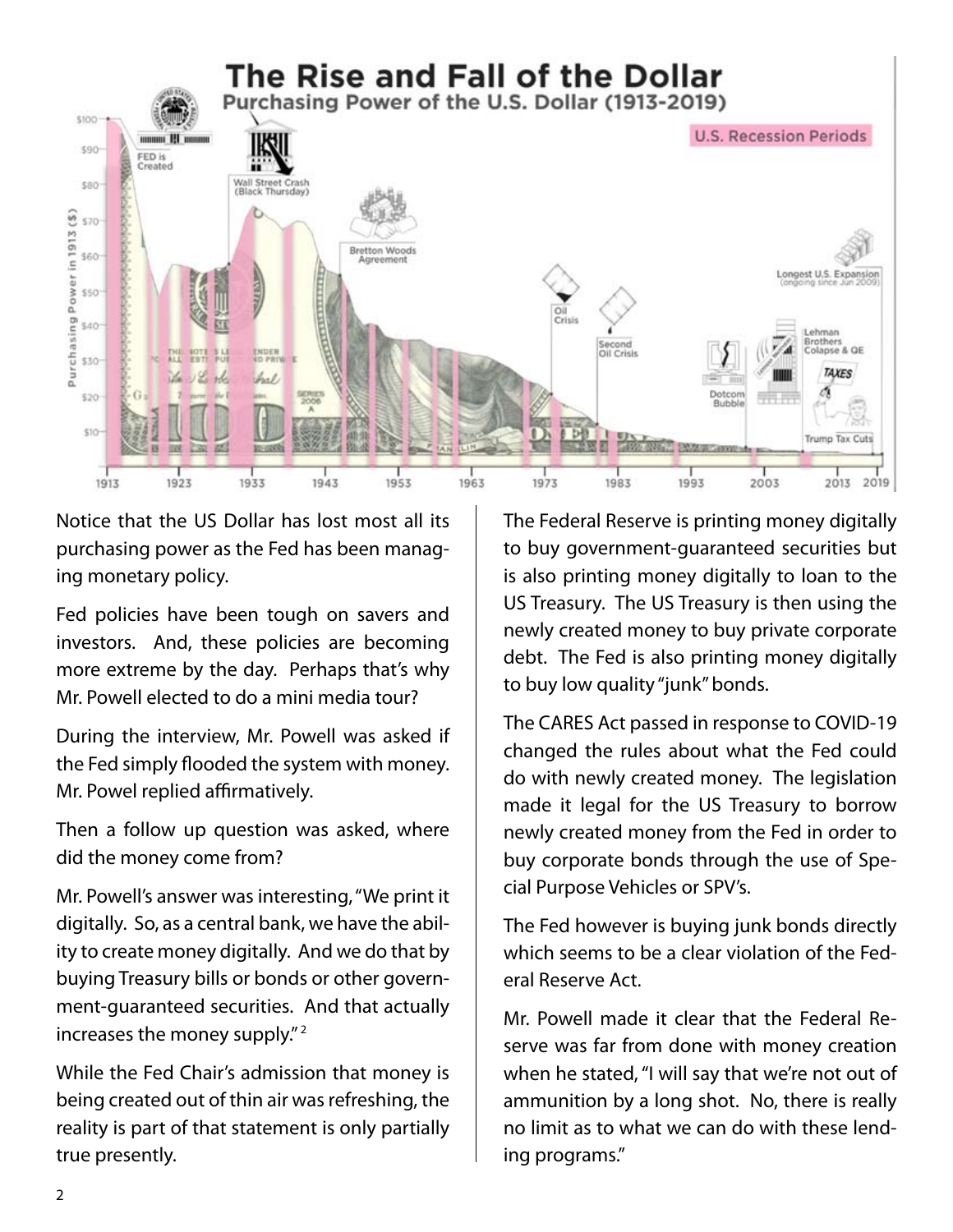Unfortunately, history teaches us that this statement made by Mr. Powell is totally untrue. Money printing does have a limit.

Excessive money creation eventually leads to a currency failure. Money printing works only until the populace loses confidence in the currency. Once confidence is lost and those holding the currency elect to exchange the currency for any other asset that is not currency, inflation or hyperinflation kicks in.

## **What About these Deflationary Forces?**

Interestingly, while monster levels of money printing is inflationary, mammoth debt levels are deflationary.

As long-term readers of the "You May Not Know Report" are aware, the way money is created has evolved over time. We call this the currency-money cycle.

After World War II, the US Dollar was made the world reserve currency since the United States agreed to back the US Dollar with gold at the rate of \$35 per ounce.

That meant any foreign holder of US Dollars could exchange their dollars for gold.

Due to excessive money creation in the 1960's, the US Dollar's convertibility to gold ended in 1971. Since that time, money has been loaned into existence. That makes money debt.

When the dollar was directly backed by gold, money was an asset. Thirty-five US Dollars was a claim ticket for an ounce of gold.

Beginning in 1971, when the US Dollar was no longer backed by gold, money became debt. Banks could create new money by making loans.

Here's an example to make the point clearer.

ABC Bank, a hypothetical bank, has deposits of \$10 million. The initial balance sheet of ABC Bank looks like this:

| <b>Assets</b> |                       | $\vert$ Liabilities + Net Worth |              |
|---------------|-----------------------|---------------------------------|--------------|
| Reserves      | $$1,000,000$ Deposits |                                 | \$10,000,000 |

The Federal Reserve, which makes the rules for banks, requires that banks hold 10% of deposits in reserve. In this example, ABC Bank would reserve \$1,000,000 but would be free to loan \$9,000,000.

Let's say that Jim's Manufacturing Company borrows \$9 million from ABC Bank. ABC Bank will charge Jim's Manufacturing Company interest on the loan. This will allow the bank to pay interest to depositors and earn a profit.

ABC Bank's revised balance sheet looks like this:

| <b>Assets</b> |                       | Liabilities + Net Worth |              |
|---------------|-----------------------|-------------------------|--------------|
| Reserves      | $$1,000,000$ Deposits |                         | \$10,000,000 |
| Loan          | \$9,000,000           |                         |              |

When Jim, the President of Jim's Manufacturing, walks out of the bank with his \$9 million loan, the banker does not let him walk out of the bank with cash. Instead, Jim walks out of the bank with a cashier's check for \$9 million.

Jim takes the \$9 million cashier's check and deposits it into his business checking account over at XYZ National Bank.

XYZ National Bank has its deposits rise by \$9 million and also sees its reserves rise by \$9 million. A simple version of XYZ National's balance sheet might look like this:

| <b>Assets</b> |                      | $ $ Liabilities + Net Worth |             |
|---------------|----------------------|-----------------------------|-------------|
| Reserves      | \$9,000,000 Deposits |                             | \$9,000,000 |

XYZ National is now free to loan out 90% of the deposit, maintaining \$900,000 in reserves.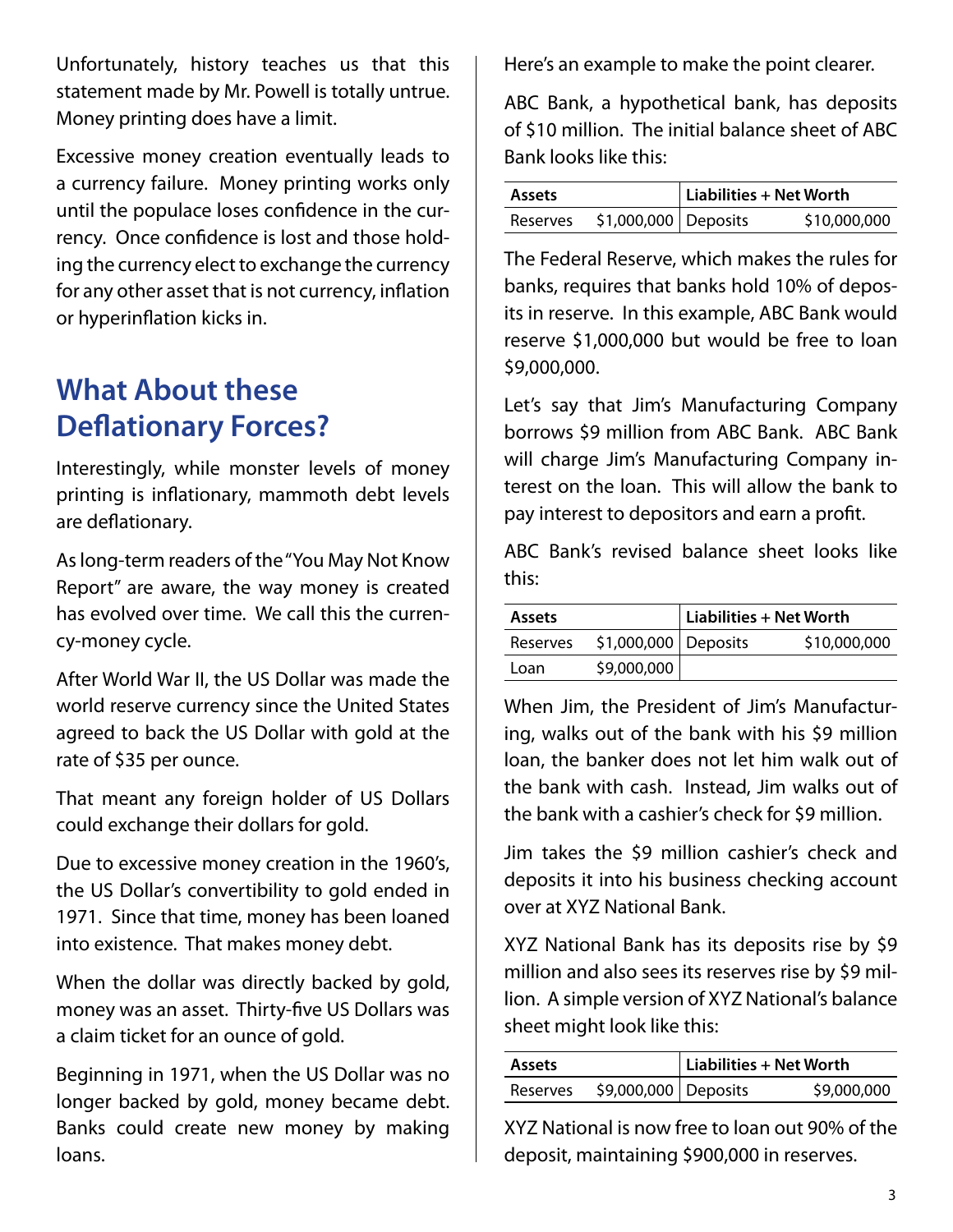When Jim makes his deposit into his checking account at XYZ National, the money supply increases. Prior to ABC Bank making the loan to Jim, the total money supply was \$10 million. After Jim's loan proceeds are deposited, the money supply has risen to \$19 million.

Now, let's assume that XYZ National Bank makes an \$8.1 million loan to Sarah's Automobile dealership. XYZ National's revised balance sheet looks like this:

| <b>Assets</b> |                      | $ $ Liabilities + Net Worth |             |
|---------------|----------------------|-----------------------------|-------------|
| Reserves      | \$900,000   Deposits |                             | \$9,000,000 |
| Loan          | \$8,100,000          |                             |             |

Sarah doesn't walk out of XYZ Bank with cash. Instead she receives her loan proceeds in the form of a cashier's check which she deposits into her business checking account at Secure Bank.

Following the examples above, the money supply has now expanded to \$27.1 million.

This process continues until the \$10 million expands to \$100 million.

Up until the financial crisis a little more than a decade ago, if the Federal Reserve wanted to increase the money supply, the central bank would reduce interest rates. Lower interest rates encourage borrowing and borrowing means money creation.

Money creation happens as long as people and businesses borrow. Under this system money is debt and debt cannot be infinite. Debt can only expand as long as income expands too.

The truth about debt is that servicing debt, making interest and principle payments, consumes future production. Here is another example to help to make the point.

You go to the car dealership and buy a car. You have cash in the bank and opt to use that cash to make the car purchase. You are spending prior production to buy the car. In order to have the cash in the bank, you had to go to work, earn money and save some of your earnings.

Your neighbor goes to the same car dealership and buys a car but instead of paying cash for the car, your neighbor elects to make payments. That consumes future production. In order to make the future car payments, your neighbor has to go to work, earn money and with some of that earned money make the payments on the car. That consumes future production.

The reason that debt can't be infinite is that future production is not infinite. Once enough of future production is consumed by debt, further debt accumulation and future money creation is not possible.

From 2007 through 2009 private sector debt as a percentage of economic output (total gross domestic product) reached an all-time high.

The chart illustrates:

**US Private Sector Debt to Gross Domestic Product Expressed as a Percentage**



Despite the fact that the Federal Reserve dropped interest rates to zero, borrowing didn't ensue.

Debt was too high.

Borrowers were not adding debt (creating money) they were defaulting.

When defaults on debt occur, money disap-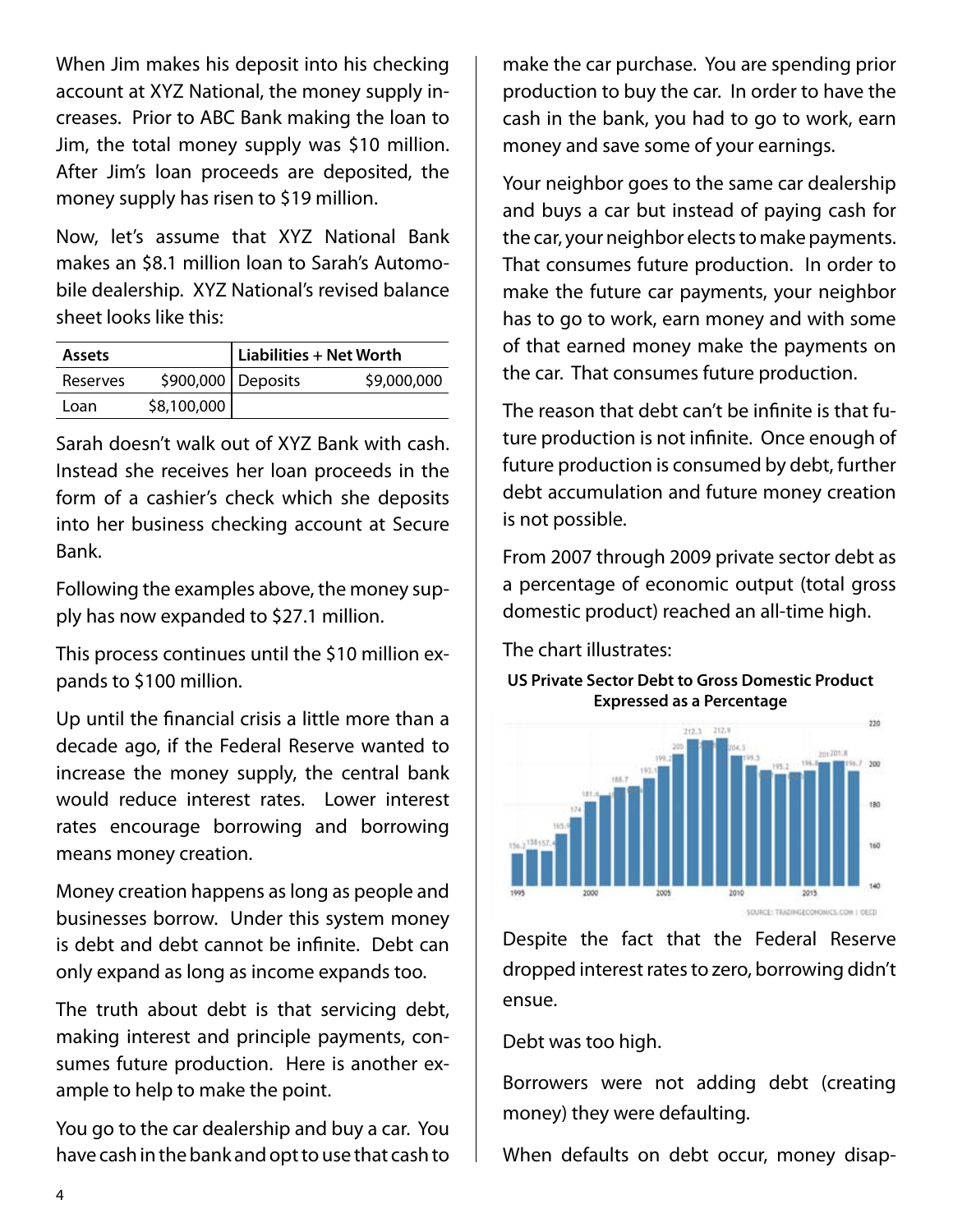pears from the financial system. That means the money supply contracts.

During the recession from 2007 to 2009 private sector debt was about 212% of total US economic output.

The Federal Reserve had two choices. Go through a deflationary period that would have been painful for some years as debt was purged from the system, or, print money which, as we wrote at the time, would only delay the ultimate economic pain.

That economic pain is now here, and the forces of deflation will likely emerge. To some extent they have already.

According to "Market Watch",<sup>3</sup> used car prices fell more than 12% in April from the prior year. That's a huge decline and is deflationary. This from the piece (emphasis added):

*Much of the buzz stems from a recent report from the Industry Insights team at Cox Automotive, the parent company of Kelley Blue Book and KBB.com. On April 15, Cox released a special midmonth measure of the Manheim Used Vehicle Value Index (MUVVI). Manheim is the world'slargest wholesale auction chain where dealers buy preowned vehicles. The analytics team had never released data midmonth but did it because prices were dropping fast.*

*No surprise: In mid-April, wholesale usedvehicle prices had tanked – down approximately 12% from year–ago levels. That is* 

*a big move for the MUVVI; the word "historic" was used to describe the drop. The fall–off in value was driven mostly by a lack of demand and few buyers. Not many dealers are interested in acquiring new inventory when there is a lack of consumer demand and a need to conserve cash. With little wholesale demand,* 

## *prices fell quickly.*

Another deflationary symptom: retail landlords are sending out thousands default notices to their tenants who are unable to pay rent. This from "Bloomberg" (emphasis added):4

*Retail landlords are sending out thousands of default notices to tenants, a situation that could tip already ailing retailers into bankruptcy or total collapse.*

*Department stores, restaurants, apparel merchants and specialty chains have been getting the notices as property owners who've gone unpaid for as long as three months lose patience, according to people with knowledge of the matter and court filings.*

Many retailers have filed for bankruptcy protection already in 2020 including The Shurman Retail Group (Papyrus), Lucky's Market, Earth Fare, Noah's Event Venue, Pier One, Art Van Furniture, Modell's Sporting Goods, Food First Global Restaurants, True Religion, J Crew, Neiman Marcus, Stage Stores, Garden Fresh Restaurants and JC Penney.

In bankruptcies, debt goes unpaid and that means money disappears from the financial system.

May headline unemployment will likely be 27% or 28% according to John Williams of Shadow Stats. Record unemployment levels are deflationary.

With all these deflationary forces at work and with interest rates near zero, the Fed is creating unprecedented amounts of new money. That is undoubtedly inflationary.

As of May 27, 2020, the Fed's balance sheet had risen to \$7.15 trillion.<sup>5</sup>

This chart from the St. Louis Federal Reserve Bank illustrates: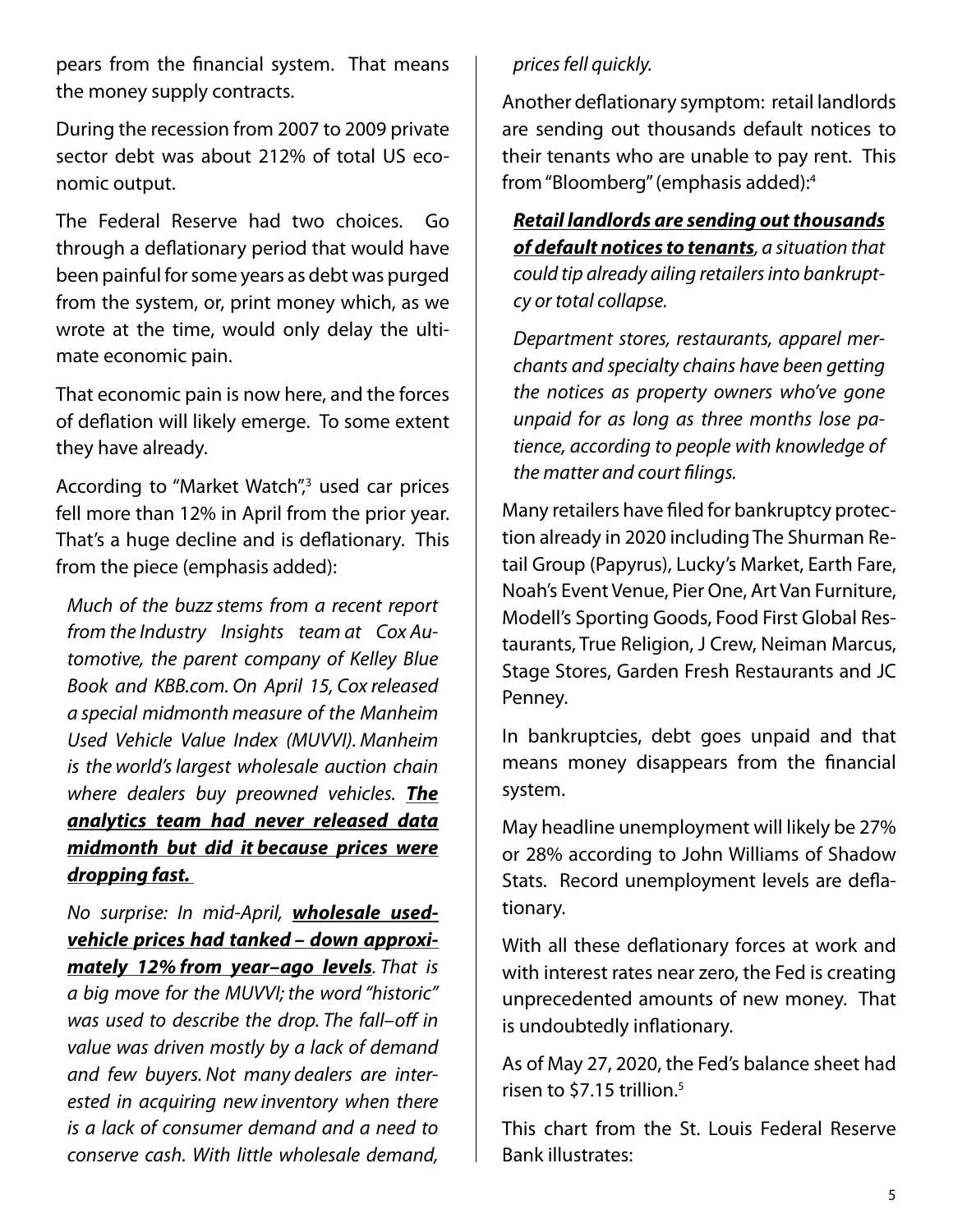

That means Chairman Powell and his colleagues have digitally printed about \$3.5 trillion already this year. While that is not quite double, it is very close.

At this point, our best forecast is that we will see deflation for a period of time and then inflation should the money printing continue. This forecast is consistent with the long-term forecast made in the "New Retirement Rules" book 5 years ago; only now it's here.

The best approach in our view remains the two-bucket approach to managing money. Deflation could prove to be hard on traditional investments like stocks. Having some of your invested assets (at least the amount needed for income) in a safe place makes sense. And, having other assets that can act as a deflation hedge down to road will also be important.

## **Will the Fed Now Print to Try to Bail Out the States?**

It's no surprise that the COVID-19 lockdowns and economic restraints have been very damaging to the economy. And, when the economy tanks, tax revenues plummet.

During the month of April, at the Federal level,

tax revenues were about \$242 billion while expenditures were about \$1 trillion.<sup>6</sup>

Year-to-date, through April tax receipts were down 54% year-to-year while government expenditures rose 161%.

Most all of this spending has been monetized by the Federal Reserve's digital money creation to quote Mr. Powell. And, despite the huge quantities of new money created, it seems that the Fed is now poised to ramp up its money creation activities to help bailout states and other municipalities.

This from Bloomberg<sup>7</sup> on May 15 (emphasis added):

*The Federal Reserve took another step toward launching an emergency lending program for state and local governments, publishing an online document on Friday for would-be borrowers.*

*The so-called notice-of-interest document is for eligible issuers in the municipal debt market "to express interest in selling notes to the special purpose vehicle" set up as part of the program, the New York Fed said on its website. "Filling out the notice of interest is the initial step for an eligible issuer to provide eligibility*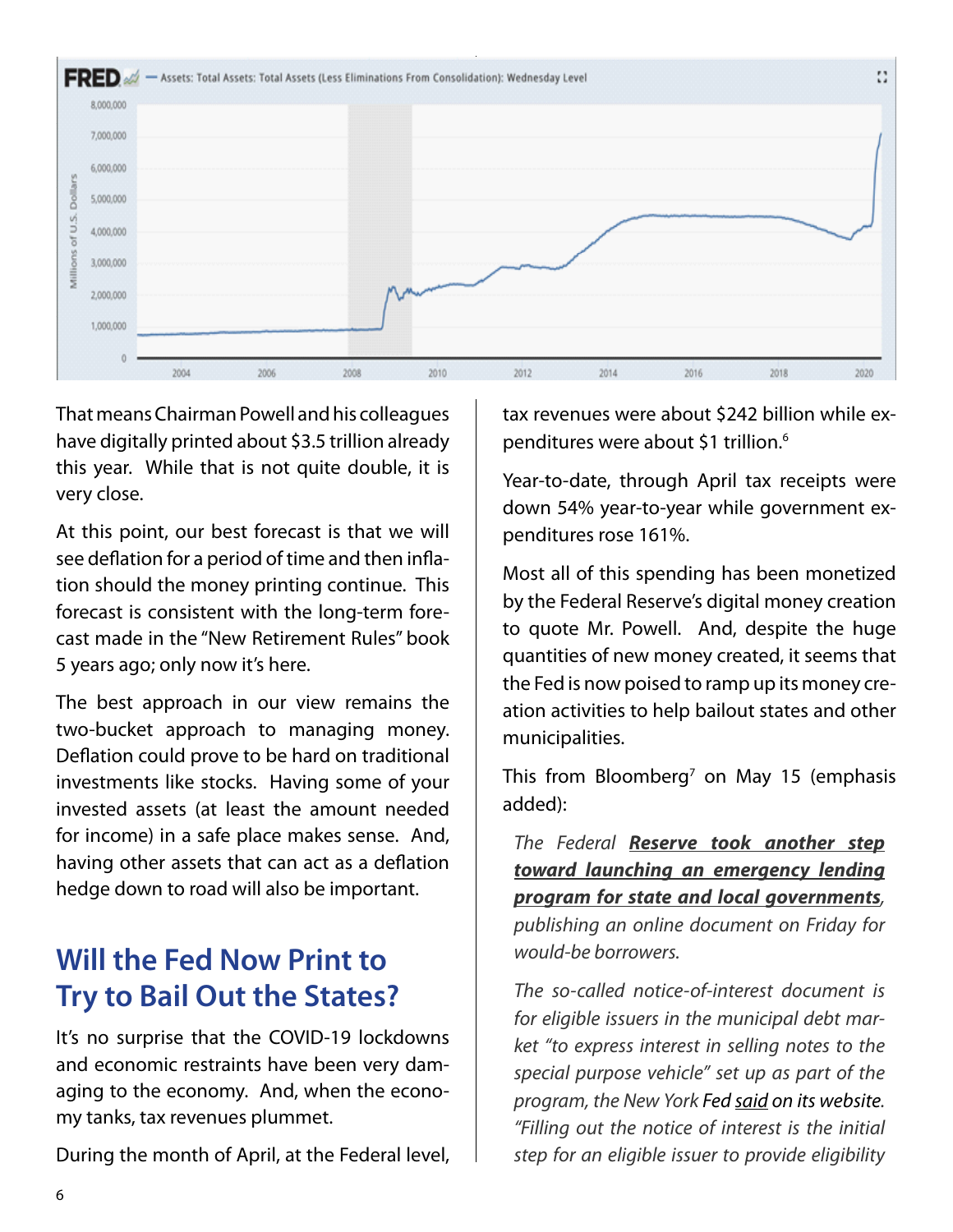#### *information to the SPV for review."*

*Budgets of state and local governments have come under serious strain as stay-at-home orders have shuttered entire sectors and tax revenues have dried up. The Fed facility offers to purchase securities from state and local issuers with maturities of up to three years to help temporarily fund the shortfalls,* 

*though a bipartisan group of senators is calling for the Fed to buy longer-term debt as well.*

*Democrats and Republicans are also debating direct aid for states and municipalities as part of another round of fiscal relief.*

Within a couple months, look for states and municipalities to be getting freshly printed money from the Fed.

## **New Fed Economic Prediction Confirms Initial Prediction**

Many of you undoubtedly remember the dire forecast of St. Louis Federal Reserve President James Bullard in March. Mr. Bullard suggested that unemployment could rise to 30% and the economic hit to the economy in the second quarter could be an unprecedented 50%.

The comments at least contributed to the stock market's collapse. But now, the Atlanta Federal Reserve Bank is confirming that Mr. Bullard's initial thoughts may be on target.

On May 29, 2020 the GDPNow calculator estimates that second quarter GDP growth will be -51.2%.<sup>8</sup> Should that be the final number, it would be a new record.

The chart illustrates and explains:



**GDPNow is not an official forecast** of the Atlanta Fed. Rather, it is best viewed as a running estimate of real GDP growth based on available data for the current measured quarter. There are no subjective adjustments made to GDPNow-the estimate is based solely on the mathematical results of the model.

In particular, it does not capture the impact of COVID-19 beyond its impact on GDP source data and relevant economic reports that have already been released. It does not anticipate the impact of COVID-19 on forthcoming economic reports beyond the standard internal dynamics of the model.





Sources: Blue Chip Economic Indicators and Blue Chip Financial Forecasts Note: The top (bottom) 10 average forecast is an average of the highest (lowest) 10 forecasts in the Blue Chip survey.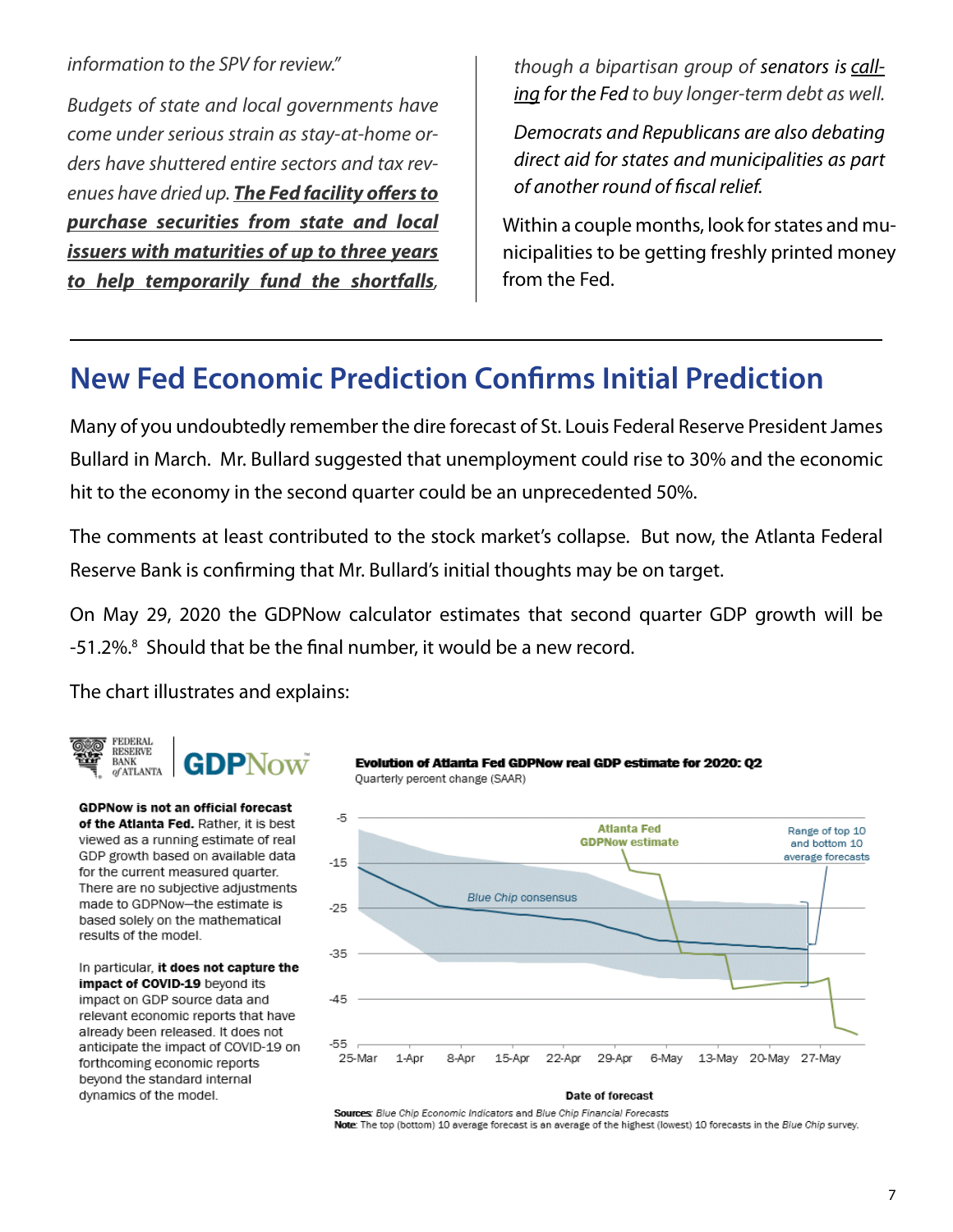Here is the actual forecast on a chart with historical precedent:



We are of the view that a decline of this magnitude will not allow for the "v-shaped" recovery that so many are hoping for.

There has simply been too much economic destruction done.

In our view the big hit will happen in the second quarter with further, smaller declines in the third and fourth quarters.

We also remain of the opinion that stocks are extremely overvalued and a further, steeper decline remains the most likely outcome.

## **Schiff: Nearly Half of Small Businessowners Expected to Close Down Permanently**

We have long been skeptical as to the health of the US economy and have stated so often in this publication over the past several years.

That is not an indictment of any current or prior politician or policy; rather it has been a sharp criticism of Federal Reserve policies which were creating what we perceived to be an artificial economy.

Peter Schiff recently commented on this<sup>9</sup> (emphasis added):

*The economy was booming. The stock market was setting records. Then coronavirus came along and governments shut things down to minimize the pandemic. That led to massive layoffs and a nasty recession. But once states open up, things will spring back to life and the economy will go back to being great again.*

## *That's the mainstream narrative. But it's not based on reality.*

*In truth, the economy was a Fed-induced bubble before the pandemic. The central bank has managed to reinflate the stock market bubble despite the economic destruction, but it is nothing but a Fed-induced sugar high. And the economy won't likely rebound quickly, even after things open up.*



*There are all kinds of reasons to doubt the quick economic recovery narrative. We've reported on the number of over-leveraged zombie companies,skyrocketing household debt, the battered labor market, and a potential cash-flow crisis even after the economy gets moving.*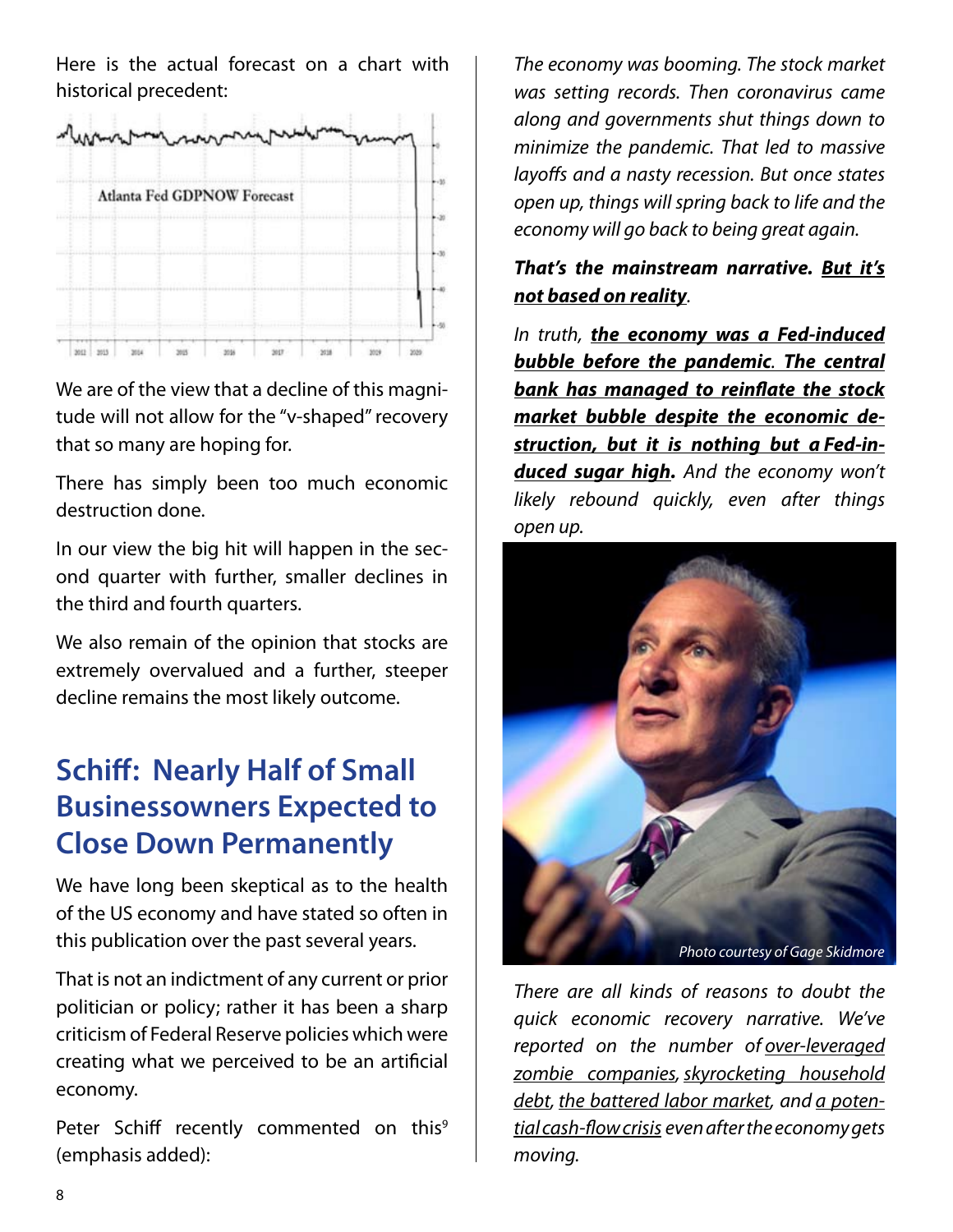*Now we have another sign of long-term economic trouble. A survey conducted by financial services company Azlo found that nearly half of small business owners think they will eventually have to close their businesses for good.*

*Forty-seven percent of the small business owners surveyed said they anticipate shutting down, and 41% said they are looking for full-time work elsewhere.*

*This is on top of the small businesses that have already shut down and will never reopen.*

*The survey also asked questions about the Paycheck Protection Program (PPP) instituted through the CARES Act. The results were less than stellar, as* Newsweek *reports.*

*Less than half of participants—38 percent involved in Azlo's recent survey applied for PPP loans. Of those who did apply, 37% said the program was slow to distribute funds and 20% described the process as 'painful,' the company reported."*

*It's absurd to think the economy is going to come roaring back when nearly half of small business owners expect to shut down. Small businesses employ 58.9 million Americans, making up 47.5% of the country's total employee workforce.*

## **Fed Nominee Floats Gold Backed Crypto-Currency Idea**

In 2017, when Bitcoin made news by having its price blow past \$2,500 per ounce, we stated that there were some inherent problems with Bitcoin as a currency alternative, the principle problem being price volatility.

In order for a currency to gain widespread and

near universal acceptance, it needs to be stable. A consumer doesn't want to hold a currency to use at a later date if there is a good chance of the purchasing power of that currency falling.

While we still feel that way about many cryptocurrencies, with the large amounts of fiat currency being digitally created, we now consider Bitcoin and other crypto-currencies to be speculative investments that more aggressive investors might consider for a small part of their portfolios. Although, we are still bigger fans of silver and gold and expect that should inflation emerge in earnest down the road (after what looks like a period of deflation) these precious metals will perform in an historically predictable manner.

Should inflation turn to hyperinflation, then owning gold and silver will be essential for financial survival,

Judy Shelton is a current nominee for the Federal Reserve Board. She is a controversial nominee to be sure as she has advocated for a return to the gold standard or some variation thereof.

The resistance of politicians to approve a nominee who wants to see a more restrained approach to money creation is understandable. Under a gold-exchange monetary system, paper currency creation is limited or tied to the level of gold in reserve. Under a gold-exchange system, spending is also restrained.

Call us old-fashioned, but since our clients and friends are savers and investors, we are 100% in favor of such a monetary system.

Ms. Shelton recently offered her views<sup>10</sup> on how a system based on gold might work in a recent interview (emphasis added).

*"I don't see it so much as returning [to the gold standard], more like 'back to the future.' I think that what a gold standard*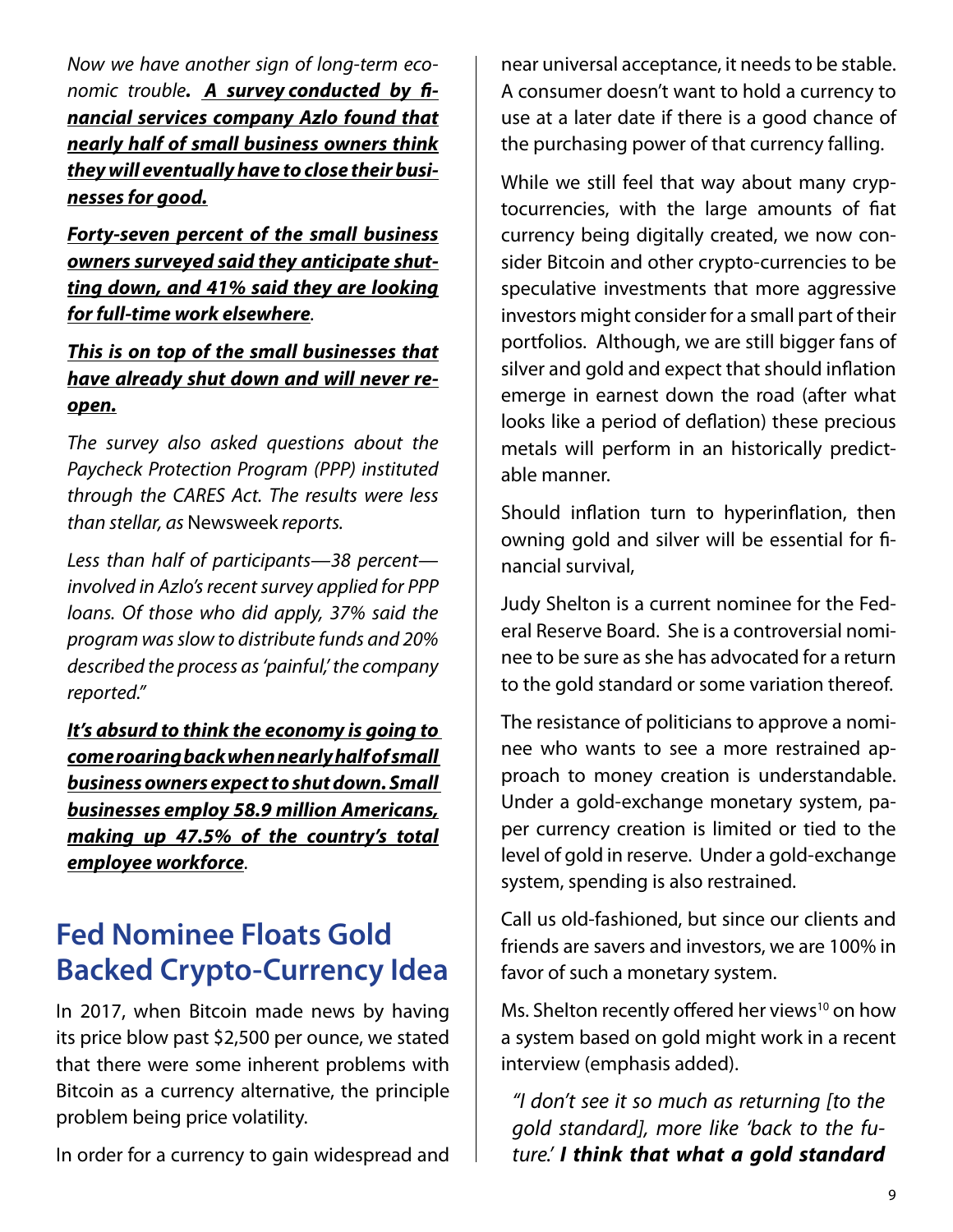

*stands for is monetary discipline for its own sake. Money is supposed to be a unit of account, a reliable measure and a dependable store of value. It really shouldn't be subject to who's the chairman of the Federal Reserve."*

This from the article<sup>10</sup> reporting on Ms. Shelton's thoughts (emphasis added):

*According to Shelton, a "futuristic" vision of the gold standard may involve a digital currency component. She said that central banks are "not serving the private sector in providing that reliable unit of account [...] under the gold standard, you did have that stability, and I think that's what's missing [...] it could be used in a very 'cryptocurrency way.'"*

*Engaging with the emerging sector of digital currencies is not wholly new for Shelton, who has previously advocated for a digital dollar's potential in helping to "preserve the primacy" of the U.S. currency worldwide.*

*For Shelton, the U.S. needs a "reset" away from the "distortions" of the Fed over the past half-century. She has previously ar-* *gued that the Federal Reserve's current mandate flies in the face of a market-led society.*

*Central bank activism, for Shelton, hinders the ability of the market to function free from centrally planned overreach. Here she overlaps with proponents of Bitcoin (BTC) who argue that blockchain technology can ensure that the currency will remain immune to any single entity's attempts to "manipulate" its value.*

*Shelton might well be sympathetic to advocates of digital scarcity who claim that Bitcoin can induce a deflationary monetary policy by serving as a reserve currency with a finite supply.*

*Yet she has also said that she is open to an approach where the Fed would target a dollar price for gold "by linking the supply of money and credit to gold".*

Ms. Shelton's nomination is currently stalled.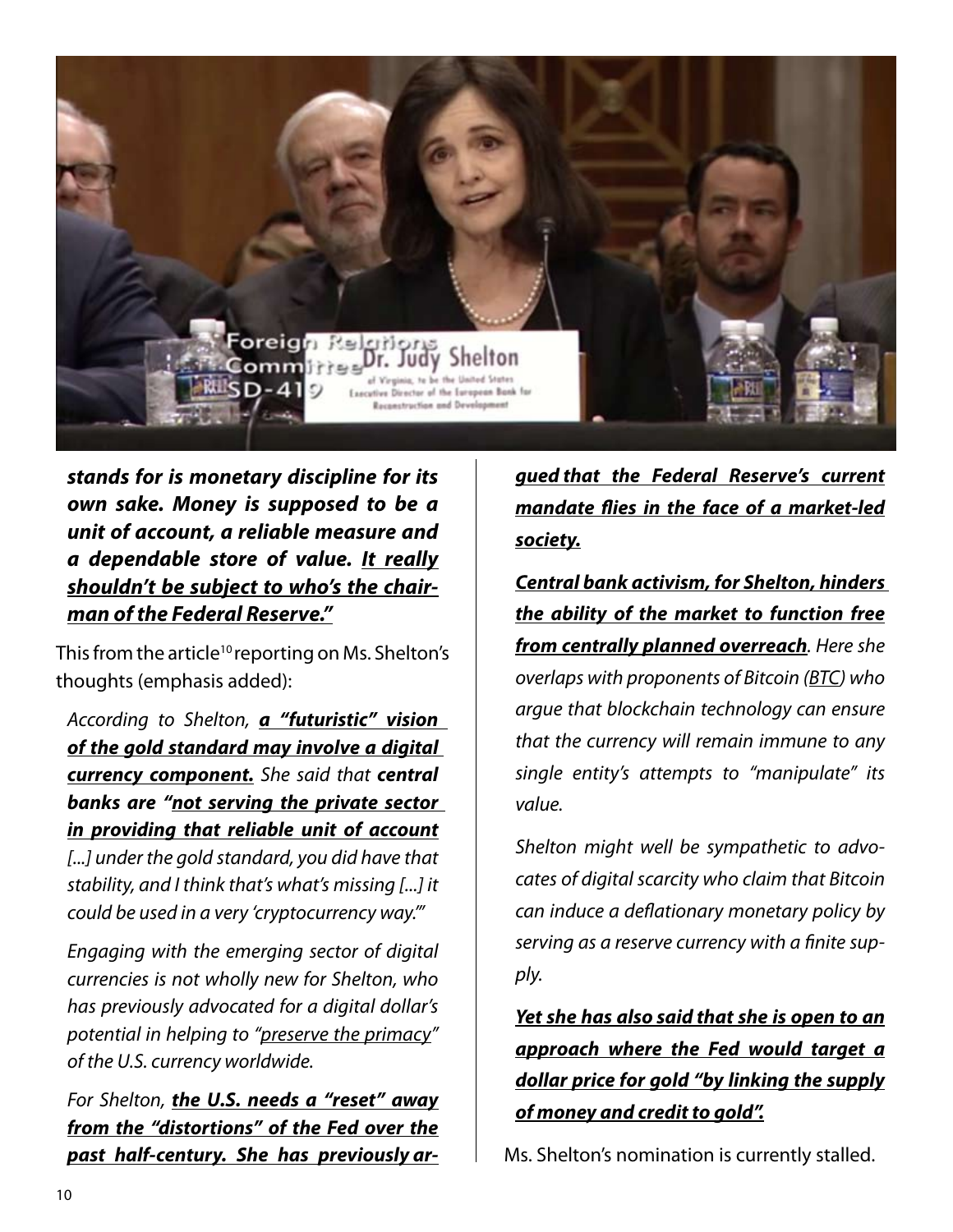

## **Free This Month Only: Social Security Maximization Kit**

If you are between the ages of 55 and 66, we have a special free gift offer for you this month – it's our Social Security Maximization Kit. In the kit you will discover how it is often possible to increase the benefits that you'll receive **from Social Security by up to 76%**!

Many aspiring retirees can get additional income from Social Security of \$5,000, \$10,000 **even \$12,000 per year**!

Given the current economic climate, would like to send you a free kit that may end up being the most valuable gift you've ever received.

This "Social Security Maximization and Retirement Rescue Toolkit" will be sent to you **without cost or any obligation of any kind**.

In addition to Social Security maximization strategies, you will learn of a tool to incorporate into your personal finances now in light of the current economic environment that may help **you lock in a comfortable, secure, stress-free retirement**.

To get your free gift visit:

www.SocialSecurityMaximizationKit.com

or call **1-877-215-2368**, ext. **1168**, 24/7.

Hurry, this free offer expires at the end of this month.

Request your free kit today!